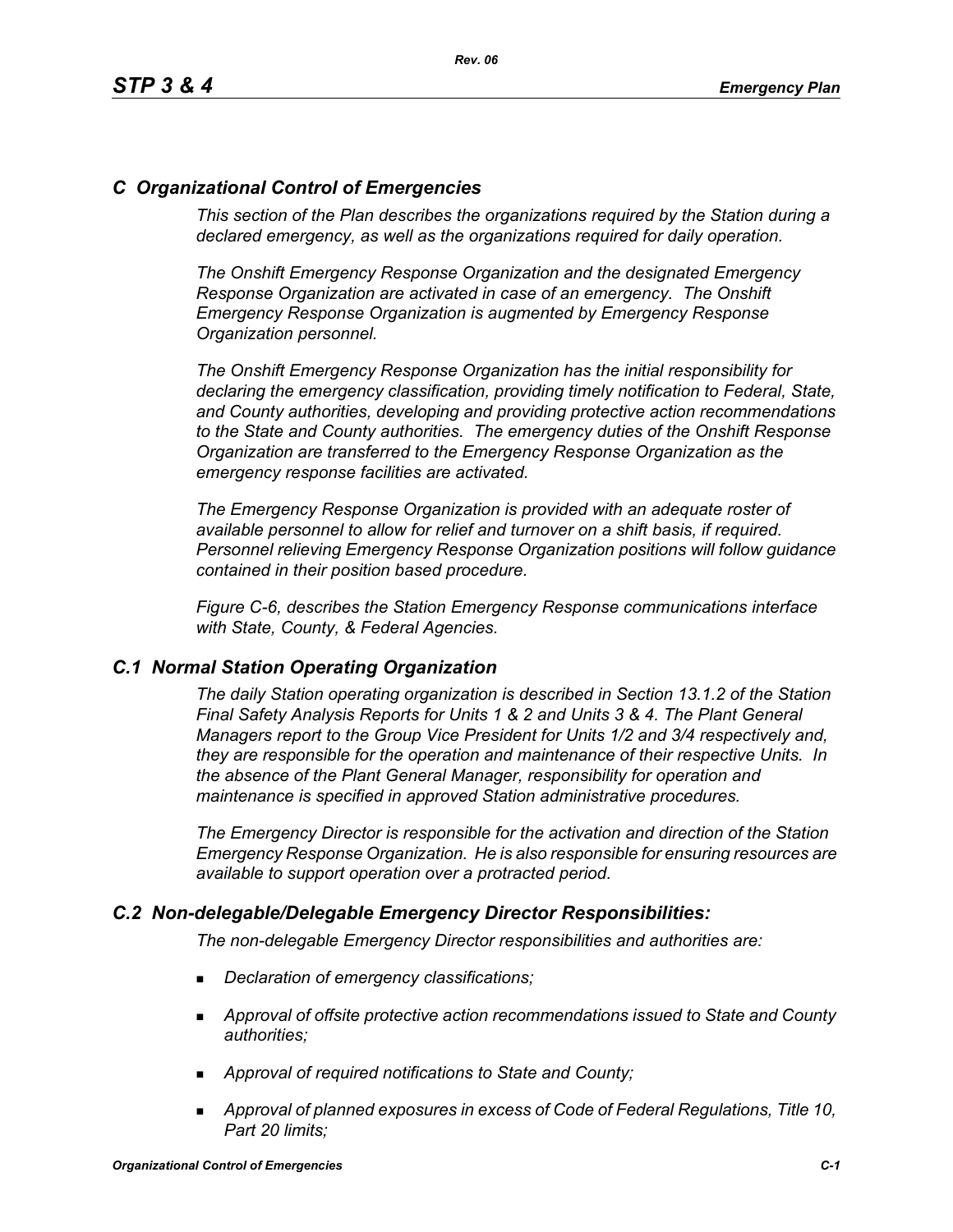- *Authorizing the use of Potassium Iodide;*
- *Approval of departures from license conditions per Code of Federal Regulations, Title 10, Part 50.54(x) for emergency response activities NOT related to Control Room Operation actions.*
- *Declaring entry into the Severe Accident Management Guidelines.*

*The delegable Emergency Director responsibilities and authorities are:*

- *Requesting of Federal assistance through the NRC;*
- *Approval of press releases prior to issuance;*
- *Approval of required notifications to the NRC;*
- *Approval of commitments to the NRC.*

*These responsibilities and authorities shall be transferred from the Shift Supervisor, who may initially assume the role of Emergency Director at the onset of the emergency, to the Technical Support Center Manager or the Emergency Operations Facility Director as each assumes responsibilities and authorities of the Emergency Director.*

### *C.3 On-shift Emergency Response Organization*

*Should an emergency be declared, the Shift Supervisor (Emergency Director) activates the Onshift Emergency Response Organization from the normal operating staff. The individuals constituting the Onshift Emergency Response Organization will assume their respective titles and the responsibilities for their position until relieved as necessary.*

*The Onshift Emergency Response Organization is composed of members of the Plant Operations staff, the Shift Technical Advisor, Health Physics, Chemistry, Maintenance, Plant Protection, and Emergency Response Teams. The Onshift Emergency Response Organization may be supplemented as needed by the Emergency Director as required by the situation. The onshift complement provides for the capability of 24 hours per day emergency response. Positions for the Onshift Emergency Response Organization are depicted in Figure C-1. The Onshift Emergency Response Organization meets the personnel requirements of NUREG-0654/FEMA-REP-1, Rev. 1, Section B, Table B-1. The duties of the onshift complement, as an initial Emergency Response Organization, are similar to their normal duties, except as described below.*

### *C.3.1 Shift Supervisor*

*The Shift Supervisor initially assumes the position of Emergency Director until relieved by the Technical Support Center Manager or the Emergency Operations Facility Director. The key responsibilities of the Emergency Director are:*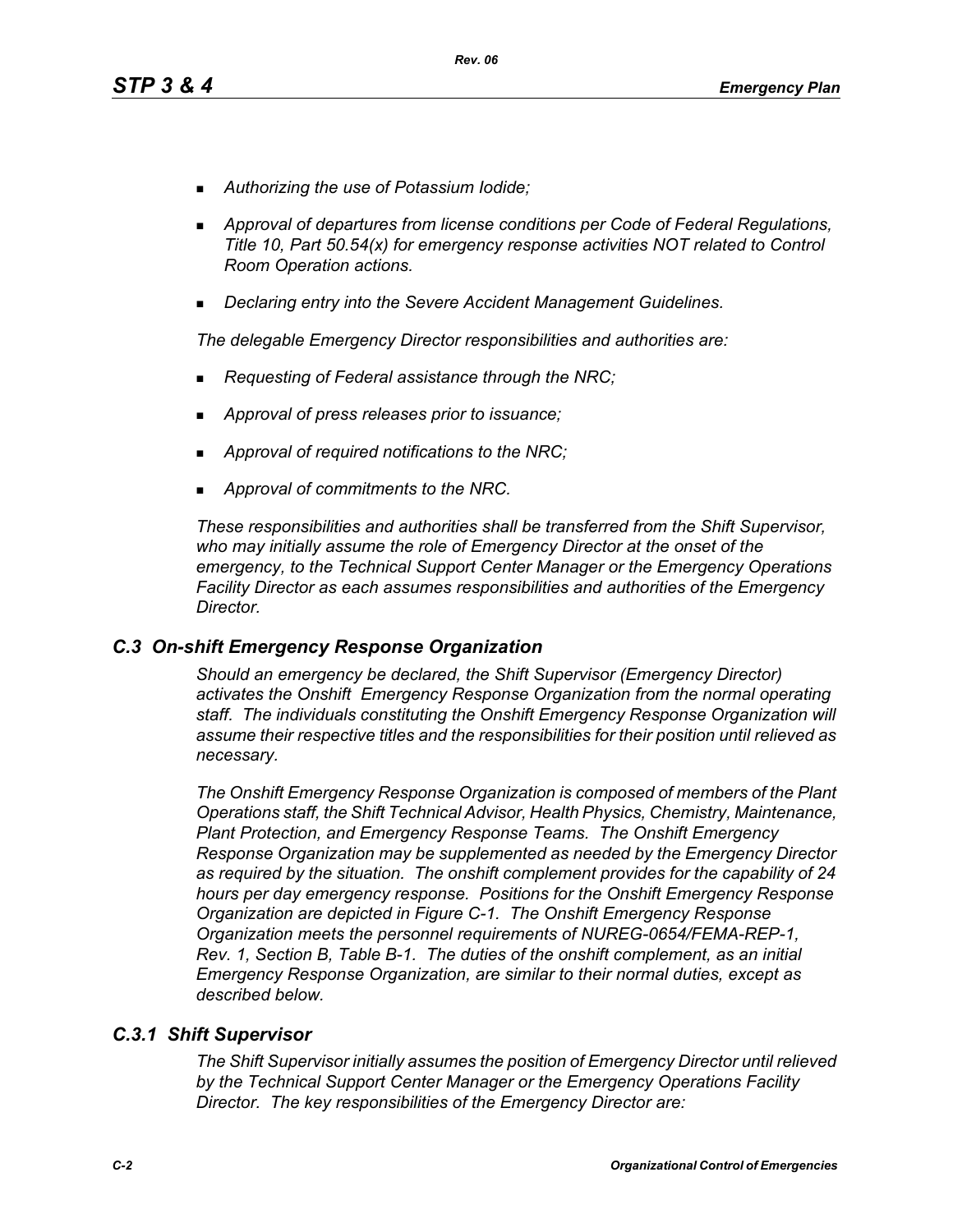- *Recognize, classify, and declare the emergency condition;*
- *Completing notifications and making protective action recommendations to offsite agencies;*
- *Directing onsite emergency response activities, monitoring plant conditions for changes in Emergency Action Levels and emergency classifications, and directing Control Room response to mitigate the emergency condition.*
- **Diangleh Emergency Director responsibilities and authorities are assumed by the** *Technical Support Center Manager or Emergency Operations Facility Director, the Shift Supervisor remains in the Control Room, but reports to the Operations Manager.*

### *C.3.2 Acting Radiological Manager*

*An onshift senior radiological protection technician shall assume the position of Acting Radiological Manager until relieved by the Radiological Manager in the Technical Support Center. The Acting Radiological Manager reports via telephone to the Emergency Director in the Control Room at an Unusual Event and assists with the activation of the Operations Support Center at an Alert or higher emergency classification. The key responsibilities of the Acting Radiological Manager are:*

- *Assessing Station radiological and environmental conditions;*
- *Responding to radiological problems;*
- *Identifying special radiological protective measures;*
- *Determining special Radiation Work Permit requirements;*
- *Verifying emergency classification if based on radiological Emergency Action Levels;*
- *Reviewing and recommending emergency exposures to emergency response personnel in excess of Code of Federal Regulations, Title 10, Part 20 limits;*
- *Ensuring adequate inventories of radiological supplies, equipment, and Radiation Protection personnel are available.*
- *Providing prompt dose projection when requested.*

*During an Alert or higher emergency classification, the Acting Radiological Manager, after being relieved of responsibility and authority by the Radiological Manager in the Technical Support Center, assumes the responsibilities of the Assistant Radiological Coordinator in the Operations Support Center.*

### *C.3.3 Acting Security Manager*

*The onshift Security Force Supervisor assumes the position of Acting Security Manager until relieved by the Security Manager in the Technical Support Center. The*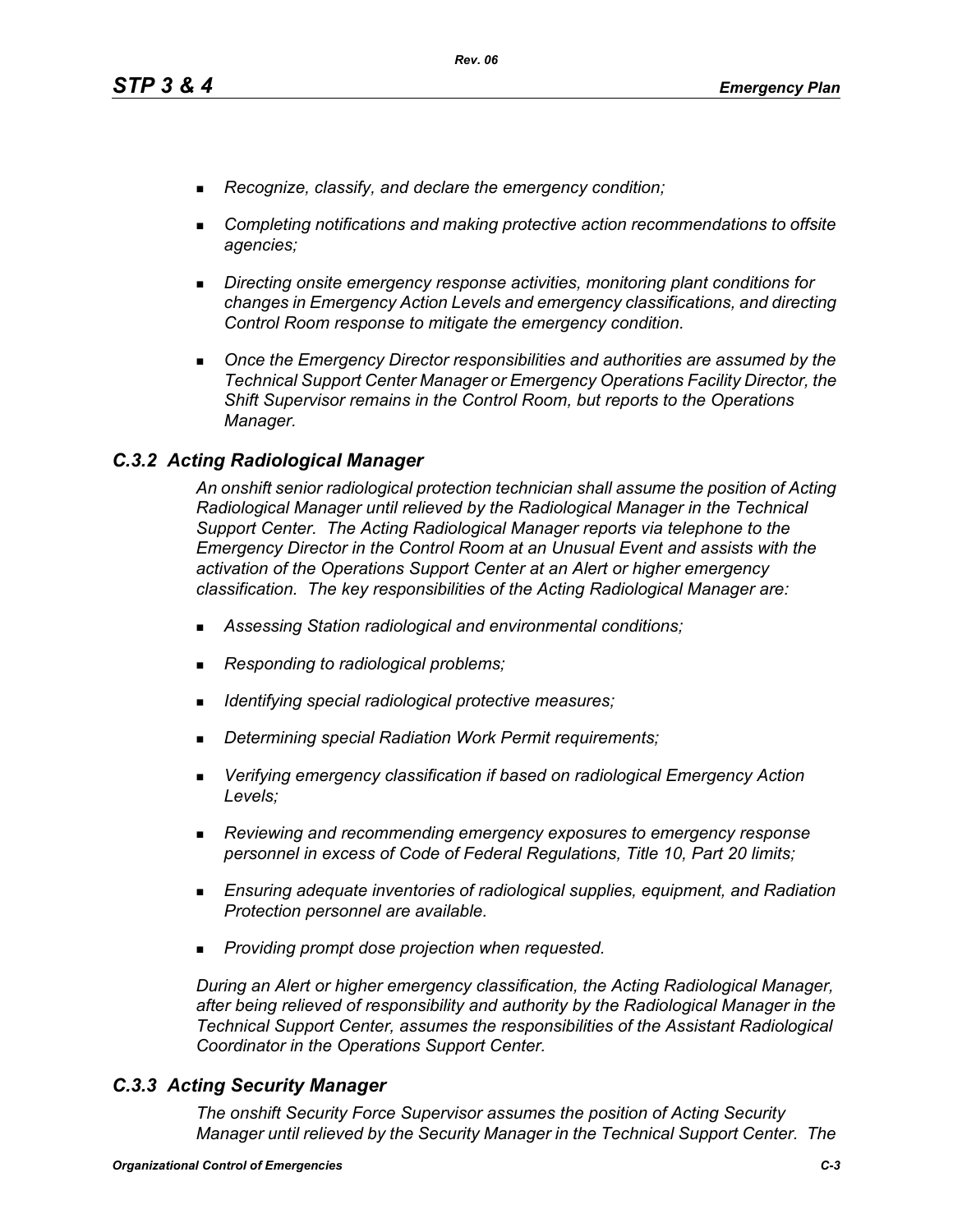*Acting Security Manager reports via telephone to the Emergency Director in the Control Room at an Unusual Event or higher emergency classification. The key responsibilities of the Acting Security Manager are:*

- *Directing the implementation of Security emergency response activities as specified in the Station Safeguards Security Plan;*
- *Activating the Emergency Notification and Response System;*
- *Implementing assembly and accountability efforts;*
- *Establishing special access controls;*
- *Providing for the expedient entry and exit of emergency vehicles;*
- *Directing changes to security operations based on radiological conditions.*

*During an Alert or higher emergency classification, the onshift Security Force Supervisor, after being relieved of Acting Security Manager responsibility and authority by the Security Manager in the Technical Support Center, returns to the responsibilities of the Security Force Supervisor.*

### *C.3.4 Acting Operations Support Center Coordinator*

*The onshift Duty Maintenance Supervisor assumes the position of Acting Operations Support Center Coordinator (0ERP01-ZV-SHO4) until relieved by the Operations Support Center Coordinator. The Acting Operations Support Center Coordinator reports via telephone to the Emergency Director in the Control Room at an Unusual Event. The key responsibilities of the Acting Operations Support Center Coordinator are:*

- *Providing ongoing maintenance support to activities assigned by the Emergency Director;*
- *Ensuring that emergency team activities are performed in accordance with approved procedures and policy;*
- *Ensuring that deviations from Station procedures and NRC regulations are approved by the Emergency Director;*
- *Establishing and staffing the Operations Support Center with onshift personnel to support plant emergency response activities, if requested by the Emergency Director;*
- *Ensuring that emergency teams formed and dispatched are properly briefed and status monitored;*
- *May fulfill Radiological Protection (double asterisk) functions from Table C-1, (Access Control, Dosimetry Issue, Personnel Monitoring, and Search & Rescue).*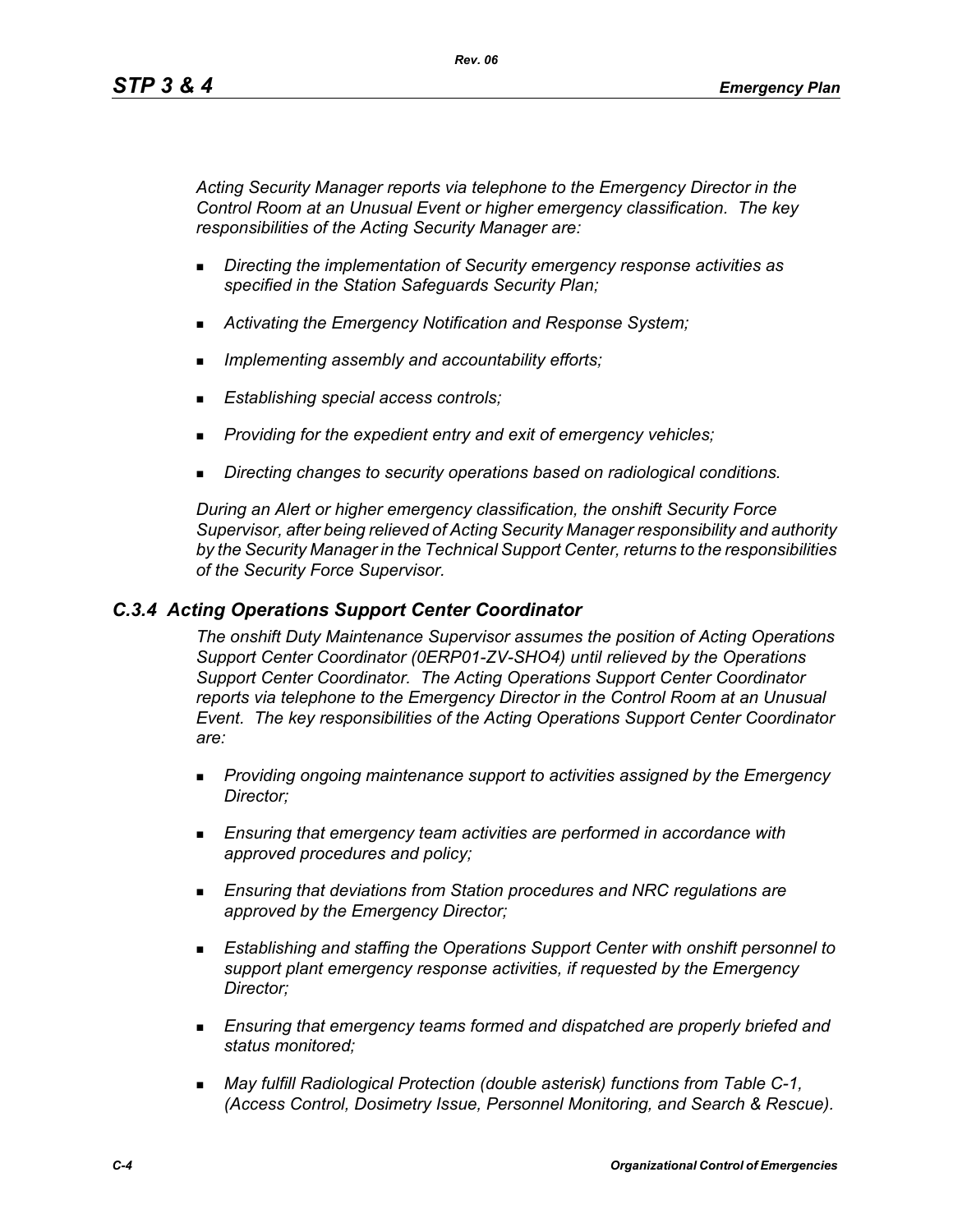*Alert or higher emergency classification, the onshift Duty Maintenance Supervisor, after being relieved of Acting Operations Support Center Coordinator responsibility, supports the Operations Support Center, as required.*

### *C.3.5 Shift Technical Advisor*

*The Shift Technical Advisor* (one per Reactor Type) *has the primary responsibility to assist the Emergency Director in the mitigation of accident consequences. The Shift Technical Advisor is available to Control Room personnel 24 hours per day when either*  of the four *unit*s *is above cold shutdown and is capable of being in the Control Room within ten (10) minutes or less after being notified.*

### *C.3.6 ENS Communicator*

The onsite ENS Communicator reports to the Control Room at an Unusual Event or higher emergency classification and initiates communications with the Nuclear Regulatory Commission.

*Duties may be performed by the following:*

- *Personnel currently or previously licensed by NRC,*
- *SRO Management Certified Personnel.*

### *C.3.7 Plant Operators*

*The onshift Plant Operations personnel (Licensed and Non-Licensed) are responsible for:*

- *Operations of all reactor-related equipment;*
- *Coordination of activities affecting Station structures, systems and components;*
- *Equipment clearances;*
- *Activation of fire brigade and emergency* medical *teams;*
- *Identification of emergency classifications;*
- *Initiating notification of the Emergency Response Organization.*

*A Plant Operator is assigned to report to the affected unit's control room upon any declaration of the Emergency Plan to act as the State/County Communicator. The State/County Communicator is not required to perform plant operator duties while filling this position. The Staffing identified in Table C-1 is provided to support Emergency Plan and plant operation response requirements. Those Plant Operators not assigned onshift duties in the operation of the units by the Emergency Director report to the Operations Support Center at an Alert or higher emergency classification. The Emergency Director can utilize the Plant Operators via the Acting Operations Support Center Coordinator.*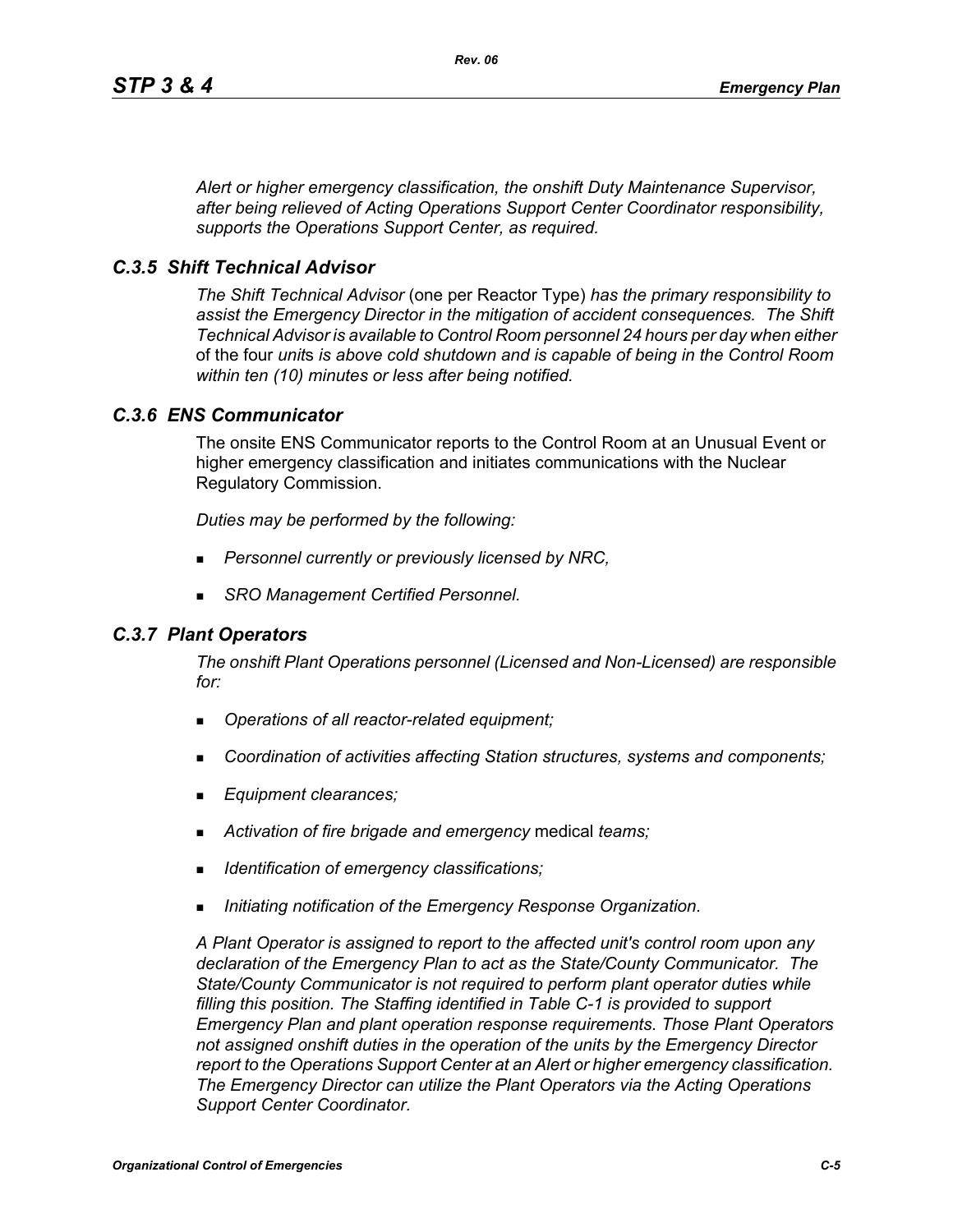### *C.3.8 Onshift Chemistry Technician*

*Onshift Chemistry Technicians are responsible for post accident sampling and analysis. Chemistry personnel report to the Operations Support Center at an Alert or higher emergency classification unless otherwise directed.*

 *May fulfill Radiological Protection (double asterisk) functions from Table C-1, (RP Coverage for Corrective Actions).*

### *C.3.9 Onshift Maintenance*

*The onshift Maintenance personnel report to the Operations Support Center at an Alert or higher emergency classification or at an Unusual Event if the Acting Operations Support Center Coordinator begins activating the Operations Support Center.*

### *C.3.10 Plant Protection*

*Onshift Plant Protection personnel remain at their duty stations in accordance with the Security Plan, unless otherwise directed. Onshift Plant Protection personnel initiate notification of the Emergency Response Organization.*

 *Plant Protection or other suitably qualified individuals will function as the On-site Communicator in the Control Room.*

### *C.3.11 Emergency Response Teams*

*Emergency Response Teams typically consist of personnel who have been trained in the procedures and practices that describe the performance of their duties as Emergency Team members or leaders. As required by the emergency conditions, the Operations Support Center Coordinator may temporarily assign other plant personnel to the Emergency Teams to assist the regular team members during an emergency.*

### *C.4 Emergency Response Organization*

*Those members of the Emergency Response Organization who are not on site at the time of the emergency shall be able to augment the Onshift Response Organization within 60 and 75 minutes of being notified as specified in Table C-1 to provide manning levels recommended in NUREG-0654.*

*The Technical Support Center and Operations Support Center Station Emergency Response Organization are activated at an Alert emergency classification or earlier if directed by the Emergency Director. Positions for these facilities are depicted in Figure C-2 & Figure C-3. The Emergency Operations Facility and Joint Information Center are staffed at the Alert and may be activated at the discretion of the Emergency Director. Positions for these facilities are depicted in Figure C-4 & Figure C-5. The Emergency Operations Facility and Joint Information Center shall be activated at a Site Area Emergency. The Emergency Operations Facility dose projection capability is activated at an Alert classification. If during an Unusual Event the trending of plant conditions indicates the need for additional support, the Emergency Director can activate all or part of the Station Emergency Response Organization to report to the Technical Support Center, Emergency Operations Facility, Joint Information Center or*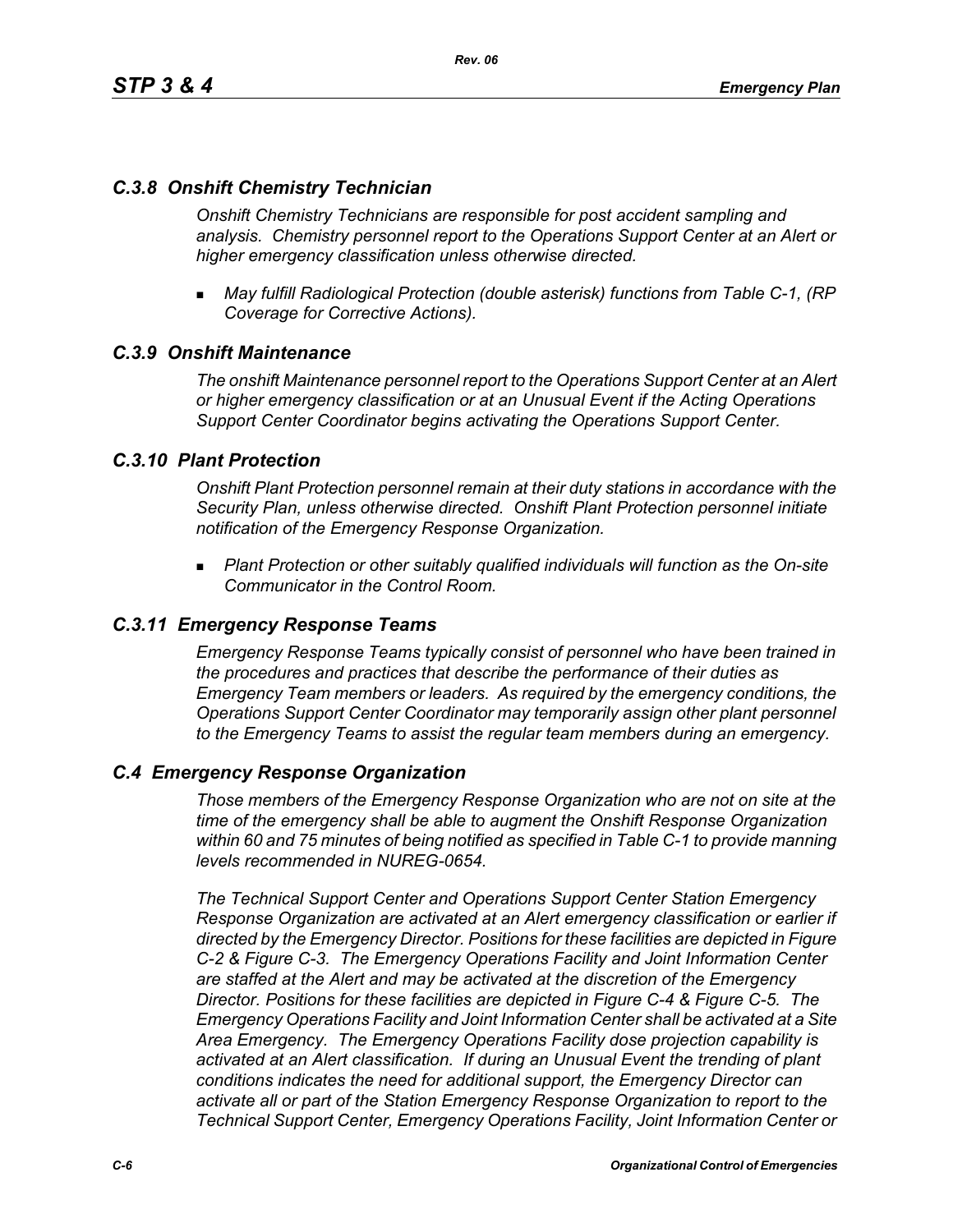*Operations Support Center. The process to maintain a fully staffed Emergency Response Organization is described in 0PGP05-ZV-0003, Emergency Response Organization.*

*Modifications to the Emergency Response Organization may be made by the Emergency Director as required by the complexity of the emergency.*

*The following key Emergency Response Organization positions report to the Technical Support Center, the Operations Support Center, and the Emergency Operations Facility, and are added to the Onshift Response Organization during the declaration and mitigation of an Alert, Site Area Emergency or General Emergency. These positions can be activated by the Emergency Director at an Unusual Event emergency classification.*

#### *C.4.1 Technical Support Center Manager*

*The Technical Support Center Manager reports to the Technical Support Center at an Alert or higher and provides guidance and advice to the Control Room on plant design and coordinating engineering activities in the areas of analysis, design modifications, system response, and offsite protective action recommendations. The Technical Support Center Manager may assume the position of Emergency Director from the Shift Supervisor.*

#### *C.4.2 Operations Manager*

*The Operations Manager reports to the affected Unit's Control Room and directs the implementation of Control Room emergency response activities.*

#### *C.4.3 Radiological Manager*

*The Radiological Manager reports to the Technical Support Center and is responsible for assessing Station radiological and environmental conditions and implementing special radiological protective measures.*

#### *C.4.4 Maintenance Manager*

*The Maintenance Manager reports to the Technical Support Center and is responsible for functioning as the Technical Support Center interface for all repair team activities requested of the Operations Support Center. The Maintenance Manager ensures that supplies, equipment and manpower to support repair efforts are available and coordinates with the other Technical Support Center Managers to establish repair team priorities.* 

### *C.4.5 Technical Manager*

*The Technical Manager reports to the Technical Support Center and is responsible for monitoring the status of plant systems including the three fission product barriers (Fuel Cladding, Reactor Coolant System, and Containment) and identifying potential failures of key systems.*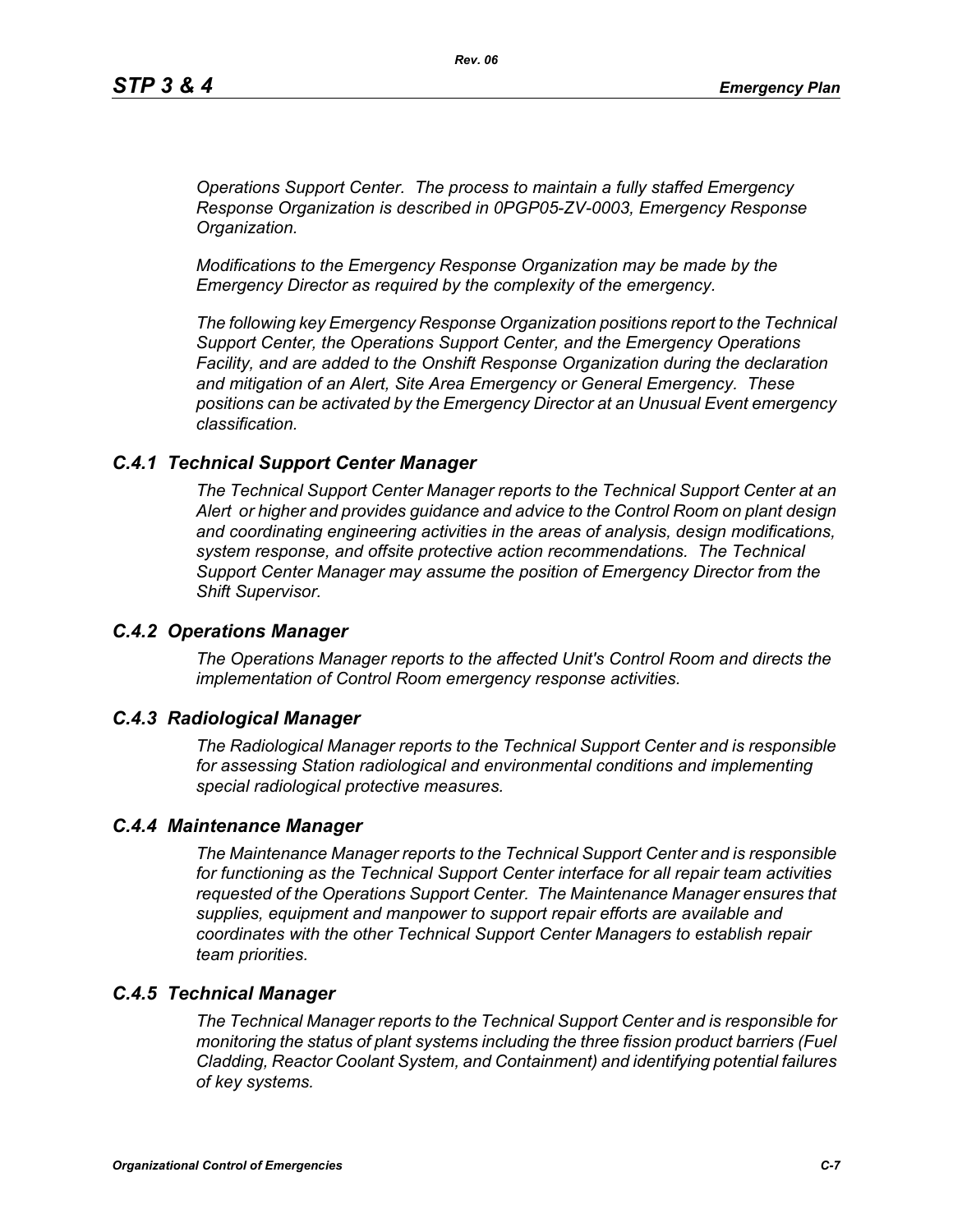### *C.4.6 Security Manager*

*The Security Manager reports to the Technical Support Center and is responsible for directing implementation of onsite security response activities, performing assembly and accountability, and assisting with Protected Area and Owner Controlled Area evacuation.* 

### *C.4.7 Administrative Manager*

*The Administrative Manager reports to the Technical Support Center and is responsible for ensuring necessary documents are available, maintaining an overall file of records generated during the emergency, and ensuring adequate supplies are available in the Technical Support Center.* 

### *C.4.8 Operations Support Center Coordinator*

*The Operations Support Center Coordinator reports to the Operations Support Center at an Alert or higher and assumes responsibility for Operations Support Center activities and ensures accountability of the Operations Support Center is maintained. The Operations Support Center Coordinator ensures that emergency teams formed and dispatched are properly briefed and their status monitored, resources and personnel to perform Operations Support Center activities are adequate, and adequate communications and information flow is maintained with the Technical Support Center. The Operations Support Center Coordinator ensures that deviations from Station procedures and NRC regulations are approved by the Emergency Director.* 

### *C.4.9 Emergency Operations Facility Director*

*The Emergency Operations Facility Director reports to the Emergency Operations Facility at an Alert. At the discretion of the Emergency Director, the Emergency Operations Facility Director may activate the Emergency Operations Facility at the Alert classification. Following activation, at the discretion of the Emergency Director, the Emergency Operations Facility Director may assume Emergency Director authority and responsibilities from either the Technical Support Center Manager or Shift Supervisor, as appropriate. The Emergency Operations Facility Director is responsible*  for ensuring that an ongoing effective interface is maintained with County, State, and *Federal response agencies, functioning as the primary interface with the Station Owners, and functioning as the primary interface with the Executive Officers of the Owners. The Emergency Operations Facility Director ensures a timely response to inquiries and requests for information from financial, legislative and congressional organizations, and approves major expenditures of funds. The Emergency Operations Facility Director may participate in press briefings at the Joint Information Center, if necessary.* 

# *C.4.10 Radiological Director*

*The Radiological Director reports to the Emergency Operations Facility at an Alert and is responsible for assessing offsite radiological and environmental conditions that may impact the public. The Radiological Director directs offsite dose projection activities and advises the Emergency Director on offsite protective action recommendations for*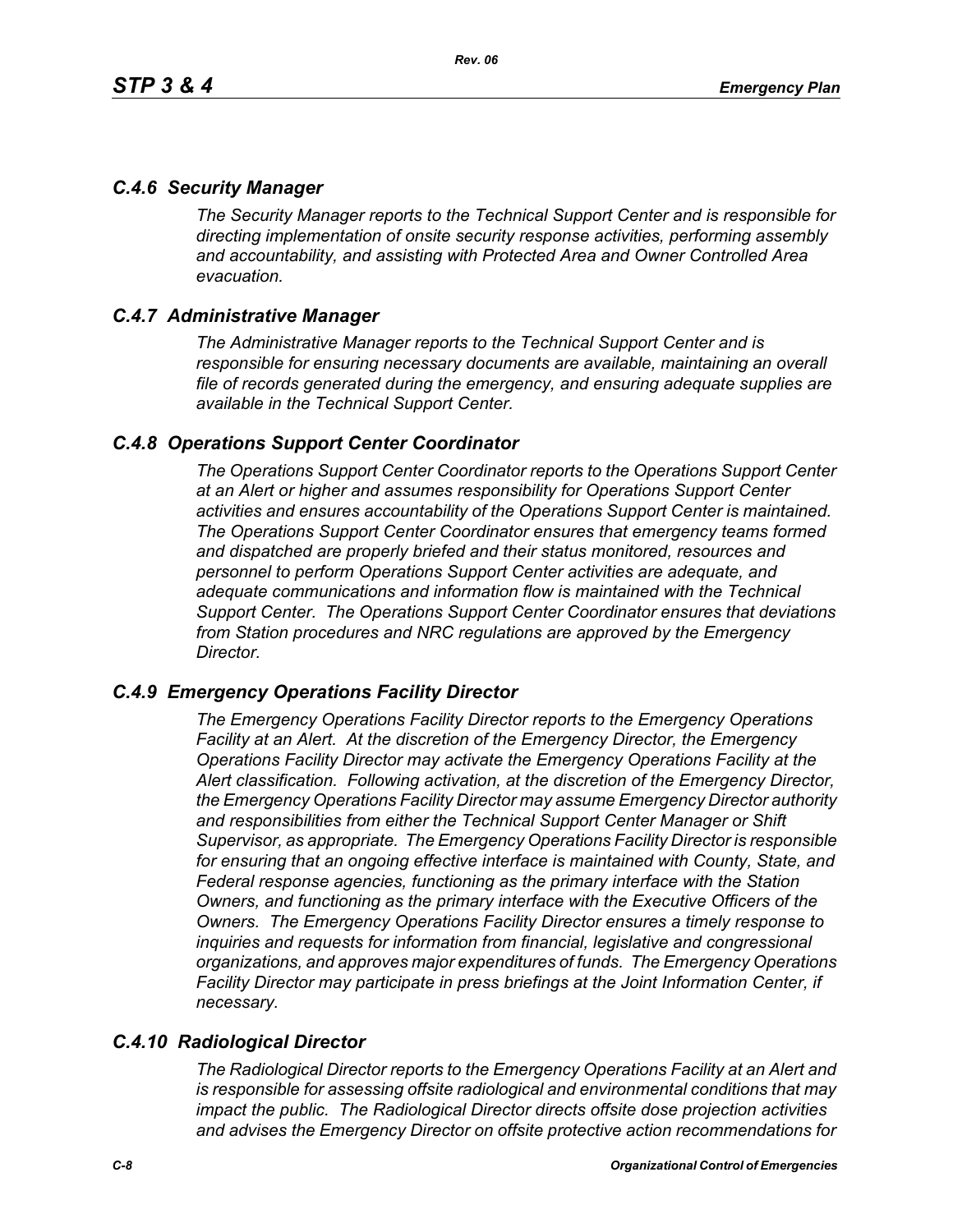*the public. The Radiological Director directs Offsite Field Team activities and environmental sampling support. The Radiological Director coordinates with the Technical Director to determine offsite protective action recommendations based on the status of the fission product barriers and the potential for a radiological release, and monitors radiological parameters which relate to Emergency Action Levels to determine if conditions warrant a change in emergency classification. The Radiological Director reviews and recommends approval of emergency exposures to Emergency Response Organization personnel in excess of Code of Federal Regulations, Title 10, Part 20 limits, determines Emergency Operations Facility radiological habitability, and recommends to the Emergency Director the issuance of Potassium Iodide. The Radiological Director functions as the primary interface with the Department of State Health Services personnel assigned to the Emergency Operations Facility, and manages radioactive waste and radiological control aspects of the Recovery operations.* 

### *C.4.11 Technical Director*

*The Technical Director reports to the Emergency Operations Facility at an Alert and is responsible for coordinating evaluation of plant safety systems and the condition of the primary fission product barriers, and advising the Emergency Operations Facility Director on engineering issues. The Technical Director also monitors the Emergency Action Levels to determine when changes in the emergency classification may be necessary, and coordinates with the Radiological Director to determine offsite protective action recommendations based on plant status and the potential for a radiological release. The Technical Director obtains engineering information requested by Emergency Operations Facility personnel, provides technical assistance to the Technical Support Center, and independently evaluates Technical Support Center engineering activities to determine if the correct engineering priorities are established. The Technical Director assists in coordinating arrangements for obtaining contract-engineering support.* 

### *C.4.12 Support Organization Director*

*The Support Organization Director reports to the Emergency Operations Facility at an Alert and is responsible for coordinating the interaction with offsite agencies and support organizations, ensuring communications systems are maintained operable and additional communications are provided as necessary, and arranges for special assistance to South Texas Project Electric Generating Station employees and their families with special needs during an emergency. The Support Organization Director ensures adequate and timely information is provided to offsite agencies, and ensures arrangements are in place to process support personnel to meet training, security, and radiological requirements. The Support Organization Director coordinates and maintains a status of South Texas Project Electric Generating Station support requested by County, State, and Federal agencies.*

### *C.4.13 Licensing Director*

*The Licensing Director reports to the Emergency Operations Facility at an Alert and monitors the open line between the Control Room and NRC and provides information to the NRC regarding Emergency Operations Facility activities. The Licensing Director*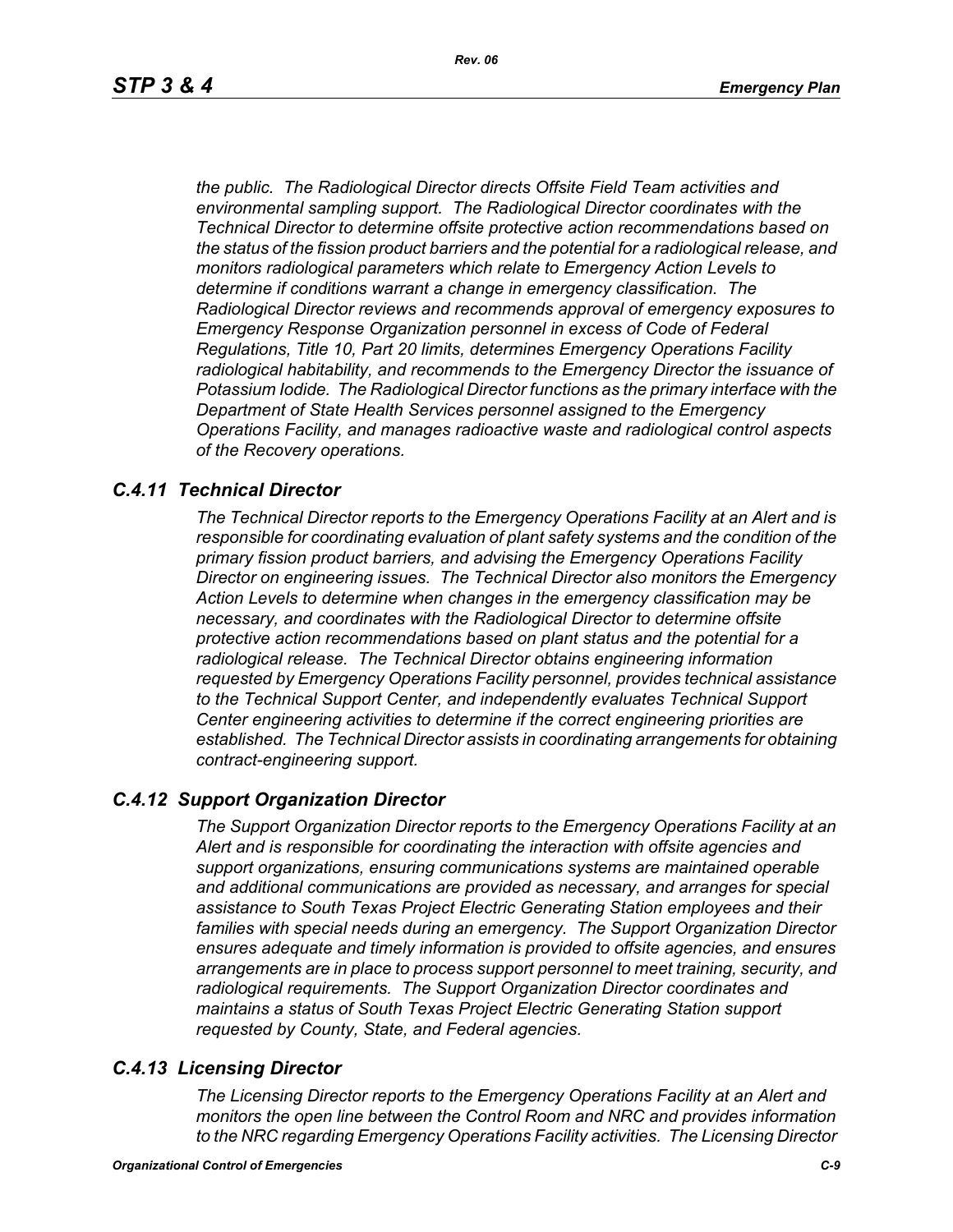*functions as the primary liaison with NRC personnel responding to the emergency, and ensures administrative and logistics support is provided to the NRC.*

### *C.4.14 Joint Information Center Director*

*The Joint Information Center Director reports to the Joint Information Center at an Alert and is responsible for overall JIC management of activation and operation. Provides information to the public of onsite status and conditions. Provides rumor control and public inquiry information. Ensures timely and accurate information is disseminated to the media. Coordinates media tours of emergency facilities.* 

*Discuss plant status with offsite agency Public Information Officers (PIO) located at the JIC as well as the Governor's Division of Emergency Management PIO in Austin when possible. Schedules interviews with the media as needed. Corrects misinformation/ rumors during press briefings and ensures updated news release transmittals.*

### *C.4.15 Company Spokesperson*

*The Company Spokesperson reports to the Joint Information Center at an Alert and is responsible for providing South Texas Project information to the news media. Also approves press releases and maintains contact with the Site Public Affairs Coordinator. Meets with offsite agency Public Information Officers (PIO) prior to news briefings. Designates personnel to make public comment on the emergency. Schedules frequent news conferences in order to apprise media of current information.* 

### *C.4.16 Media Relations Manager*

*The Media Relations Manager reports to the Joint Information Center at an Alert and is responsible for the timely accurate flow of information to the media, coordinates schedules and announces the press briefings and conferences, responds to media inquiries for information, arranges interviews, responds to media telephone inquiries, coordinates tours to other emergency response facilities as directed.*

### *C.4.17 Public Inquiry Manager*

*The Public Inquiry Manager reports to the Joint Information Center at an Alert and is responsible for monitoring media outlets and public inquiries and reports and rectifies erroneous information, coordinates activities of media inquiry telephone responders, ensures monitoring of news outlets, coordinates correction of rumors/media misinformation, provides public inquiry staff with press releases and corrected rumor information.*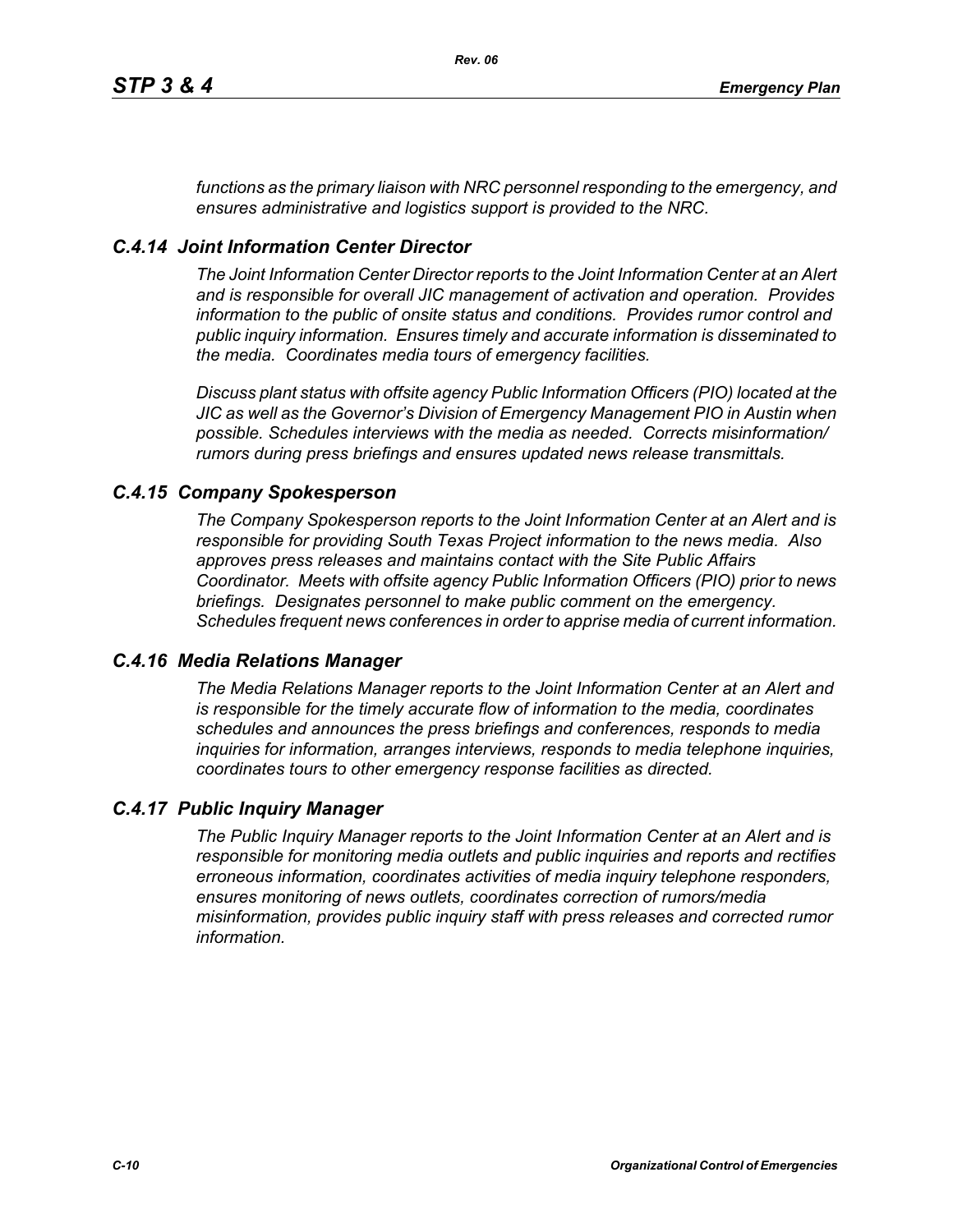| <b>MAJOR</b><br><b>FUNCTIONAL</b><br><b>AREA</b>                                                                       | <b>POSITION TITLE</b>                                             | <b>UNIT 1/2</b><br><b>ONSHIFT*</b> | <b>UNIT 3/4</b><br><b>ONSHIFT*</b> | <b>ONSITE</b><br><b>ONSHIFT</b> | <b>AVAILABLE</b><br><b>60 MINUTES</b> | <b>AVAILABLE</b><br><b>75 MINUTES</b> |
|------------------------------------------------------------------------------------------------------------------------|-------------------------------------------------------------------|------------------------------------|------------------------------------|---------------------------------|---------------------------------------|---------------------------------------|
| <b>Plant Operations</b><br>and Assessment<br>of Operational<br>Aspects                                                 | <b>Shift Supervisor</b>                                           |                                    |                                    | $\overline{c}$                  |                                       |                                       |
|                                                                                                                        | <b>Unit Supervisor</b>                                            | $\mathcal I$                       | $\mathbf{1}$                       |                                 |                                       |                                       |
|                                                                                                                        | <b>Reactor Operators</b>                                          | $\overline{c}$                     | $\overline{c}$                     | $\frac{1}{2}$                   |                                       | $\qquad \qquad \blacksquare$          |
|                                                                                                                        | <b>Plant Operators</b>                                            | $\overline{2}$                     | $\overline{2}$                     | $\overline{\phantom{a}}$        |                                       |                                       |
|                                                                                                                        | Shift Technical<br><b>Advisor</b>                                 |                                    |                                    | $1***$                          |                                       |                                       |
|                                                                                                                        | <b>Plant Operations</b><br>Discipline Lead                        |                                    |                                    |                                 |                                       | 1##                                   |
|                                                                                                                        |                                                                   |                                    |                                    |                                 |                                       |                                       |
| Emergency<br>Direction and<br>Control ***<br>(Emergency<br>Director)                                                   | <b>Shift Supervisor</b>                                           | $1***$                             | $1***$                             |                                 |                                       |                                       |
|                                                                                                                        |                                                                   |                                    |                                    |                                 |                                       |                                       |
| Notification/<br>Communications                                                                                        |                                                                   |                                    |                                    | $\overline{c}$                  |                                       | $\overline{c}$                        |
|                                                                                                                        |                                                                   |                                    |                                    |                                 |                                       |                                       |
| Radiological<br><b>Accident</b><br>Assessment and<br>Support of<br>Operational<br><b>Accident</b><br><b>Assessment</b> | Emergency<br><b>Director</b>                                      |                                    | $\overline{\phantom{0}}$           | $\overline{\phantom{a}}$        |                                       | 1                                     |
|                                                                                                                        | Senior Health<br><b>Physics Expertise</b><br>(Dose<br>Assessment) |                                    |                                    | 1                               |                                       |                                       |
|                                                                                                                        | <b>RP</b> Technicians<br>(onsite/offsite<br>surveys)              |                                    |                                    | $\overline{c}$                  | 3                                     | 4                                     |
|                                                                                                                        | Chemistry<br><b>Technician</b>                                    |                                    |                                    | $\mathbf{1}$                    |                                       | $\mathbf{1}$                          |
|                                                                                                                        |                                                                   |                                    |                                    |                                 |                                       |                                       |

### *Table C-1 MINIMUM STAFFING REQUIREMENTS (STPEGS) (Including Capability for Additional Staffing)*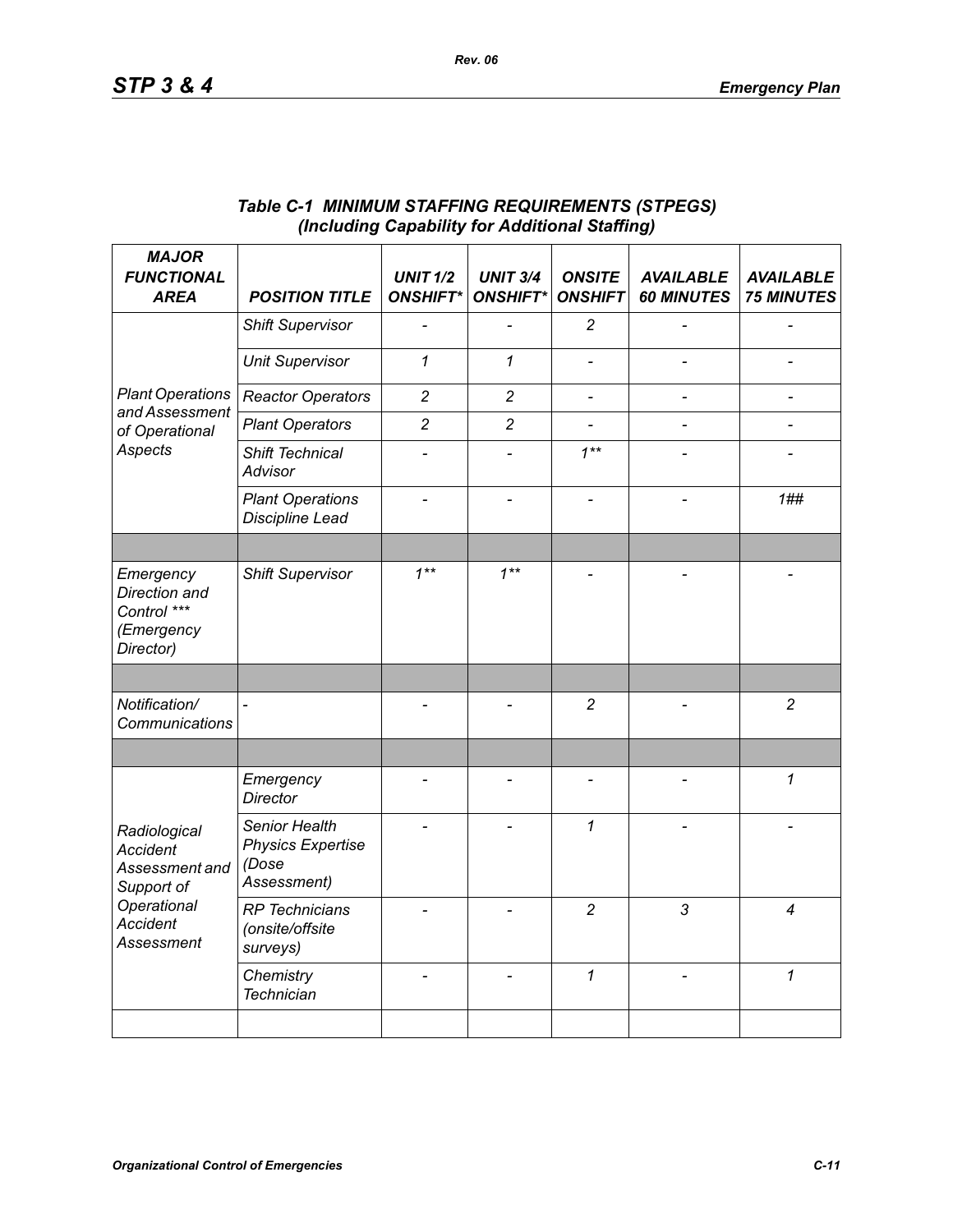| <b>MAJOR</b><br><b>FUNCTIONAL</b><br><b>AREA</b> | <b>POSITION TITLE</b>                                                                                                                                                                      | <b>UNIT 1/2</b><br><b>ONSHIFT*</b> | <b>UNIT 3/4</b><br><b>ONSHIFT*</b> | <b>ONSITE</b><br><b>ONSHIFT</b>                                          | <b>AVAILABLE</b><br><b>60 MINUTES</b> | <b>AVAILABLE</b><br><b>75 MINUTES</b> |
|--------------------------------------------------|--------------------------------------------------------------------------------------------------------------------------------------------------------------------------------------------|------------------------------------|------------------------------------|--------------------------------------------------------------------------|---------------------------------------|---------------------------------------|
|                                                  | Shift Technical<br>Advisor                                                                                                                                                                 |                                    |                                    | $1***$                                                                   |                                       |                                       |
| <b>Plant System</b>                              | <b>Nuclear Engineer</b>                                                                                                                                                                    | $\overline{\phantom{a}}$           | $\qquad \qquad \blacksquare$       | $\overline{\phantom{0}}$                                                 | 1                                     | $\overline{a}$                        |
| Engineering                                      | <b>Electrical Engineer</b>                                                                                                                                                                 | $\overline{a}$                     | $\overline{a}$                     | $\overline{a}$                                                           |                                       | 1                                     |
|                                                  | Mechanical<br>Engineer                                                                                                                                                                     |                                    |                                    |                                                                          |                                       | 1                                     |
| Repair and<br>Corrective<br><b>Actions</b>       | Radwaste Operator                                                                                                                                                                          | $1***$                             | $1***$                             |                                                                          |                                       |                                       |
|                                                  | Mechanical<br>Maintenance                                                                                                                                                                  |                                    |                                    | $1***$                                                                   |                                       | 1                                     |
|                                                  | Electrical<br>Maintenance                                                                                                                                                                  |                                    | $\overline{a}$                     | $1**AND$<br>1                                                            |                                       | $\mathcal I$                          |
|                                                  | <b>I&amp;C</b> Technician                                                                                                                                                                  | $\overline{a}$                     | $\overline{a}$                     | 1                                                                        | $\overline{\phantom{0}}$              |                                       |
|                                                  |                                                                                                                                                                                            |                                    |                                    |                                                                          |                                       |                                       |
| Protective<br><b>Actions</b>                     | <b>RP</b> Technicians<br>(Access<br>Control/RP<br>Coverage for<br>corrective actions,<br>search and rescue,<br>first aid, and fire-<br>fighting/<br>Personnel<br>Monitoring/<br>Dosimetry) |                                    |                                    | $2***$                                                                   | $\overline{4}$                        |                                       |
|                                                  |                                                                                                                                                                                            |                                    |                                    |                                                                          |                                       |                                       |
| Fire<br>Suppression                              | <b>Plant Operations</b><br>personnel                                                                                                                                                       |                                    |                                    | Fire<br><b>Brigade</b><br>per<br><b>Technical</b><br>Specific-<br>ations | <b>Local Support</b>                  | Local<br>Support                      |
|                                                  |                                                                                                                                                                                            |                                    |                                    |                                                                          |                                       |                                       |

### *Table C-1 MINIMUM STAFFING REQUIREMENTS (STPEGS) (Including Capability for Additional Staffing) (Continued)*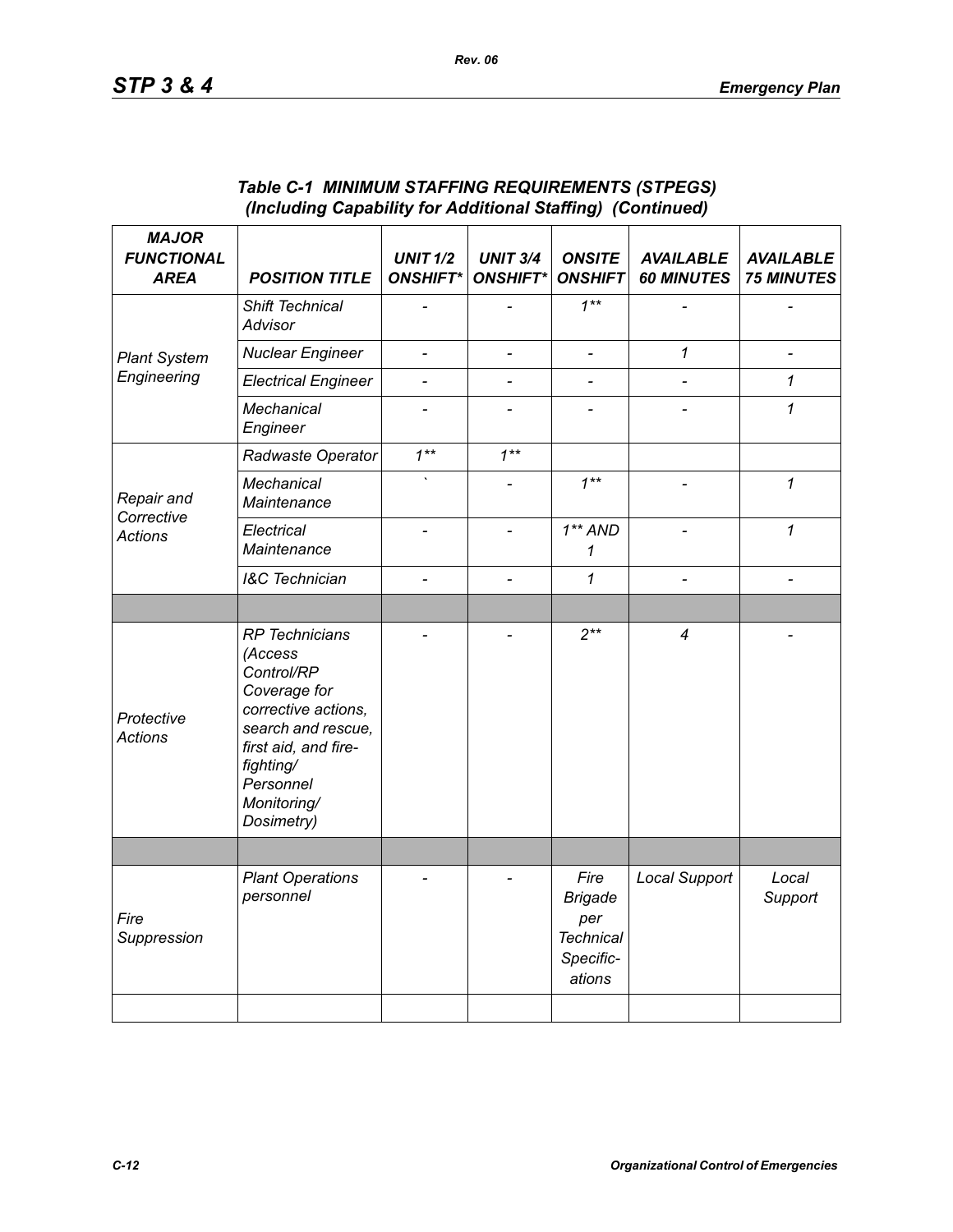| <b>MAJOR</b><br><b>FUNCTIONAL</b><br><b>AREA</b>                 | <b>POSITION TITLE</b>                                                                                 | <b>UNIT 1/2</b><br><b>ONSHIFT*</b> | <b>UNIT 3/4</b><br><b>ONSHIFT*I</b> | <b>ONSITE</b><br><b>ONSHIFT</b> | <b>AVAILABLE</b><br><b>60 MINUTES</b> | <b>AVAILABLE</b><br><b>75 MINUTES</b> |
|------------------------------------------------------------------|-------------------------------------------------------------------------------------------------------|------------------------------------|-------------------------------------|---------------------------------|---------------------------------------|---------------------------------------|
| Rescue<br>Operations and<br>First Aid                            | <b>Plant Protection</b><br>Personnel                                                                  |                                    |                                     | $2**$                           | Local Support                         | Local<br>Support                      |
| <b>Site Access</b><br>Control and<br>Personnel<br>Accountability | <b>Plant Protection</b><br>Personnel<br>(Security/<br>Communications/<br>Personnel<br>Accountability) |                                    |                                     | All per<br>Security<br>Plan     |                                       |                                       |
|                                                                  |                                                                                                       |                                    |                                     |                                 |                                       |                                       |
|                                                                  | <b>TOTAL</b>                                                                                          | 5                                  | 5                                   | 15                              | 8                                     | 13                                    |

#### *Table C-1 MINIMUM STAFFING REQUIREMENTS (STPEGS) (Including Capability for Additional Staffing) (Continued)*

- *Notes: \* For each unaffected unit in operation, maintain at least one Unit Supervisor, two Reactor Operators, and two Plant Operators. In accordance with Section 6.0 of the Technical Specifications for each unit, the shift crew composition may be less than the minimum number of operators (licensed or non-licensed) shown above for a period of time not to exceed two (2) hours in order to accommodate unexpected absences of on-duty shift crew members, provided immediate actions are taken to restore the crew composition. The minimum staff for a unit in cold shutdown will be one Senior Reactor Operator, one Reactor Operator, and one Plant Operator for that unit.*
	- *\*\* These positions may be covered by onshift personnel assigned other functions.*
	- *\*\*\* Overall, direction of emergency response to be assumed by the Emergency Director at the Emergency Operations Facility when all centers are fully manned. Direction of minute-to-minute facility operation remains with senior manager in the Technical Support Center or Control Room.*
	- *## This position is filled by personnel with plant operations experience*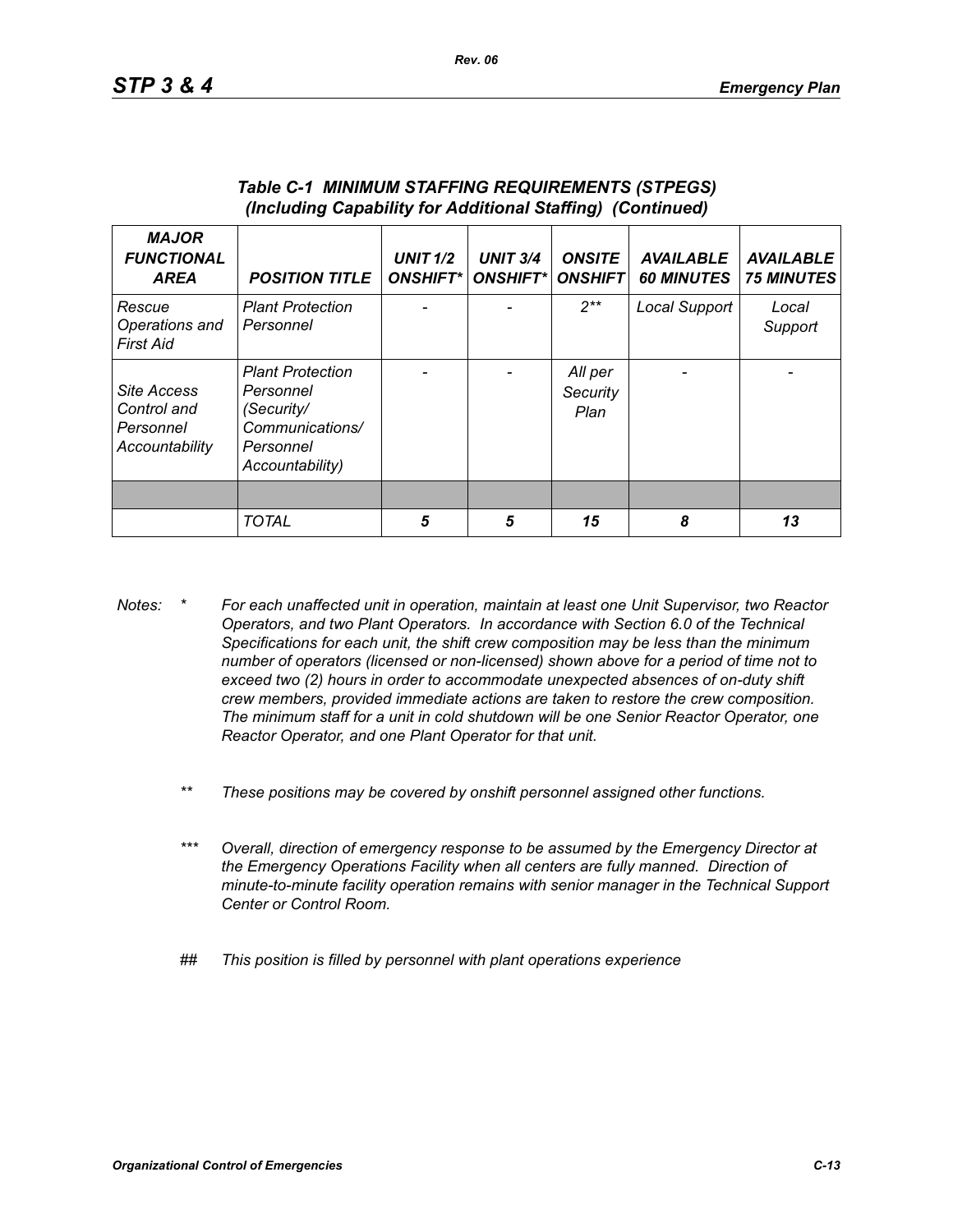

- *( )- Identifies onshift personnel position titles*
- *(1) Shift Supervisor;*
- *(2) Plant Protection*
- *(3) Reactor Operator, currently or previously licensed by NRC, or SRO Management Certified Personnel*
- *(4) Duty Maintenance Supervisor*
- *(5) Plant Operator*
- *(6) Security Force Supervisor*
- *(7) Senior Radiation Protection Technician.*

# *Figure C-1 Onshift Emergency Response Organization*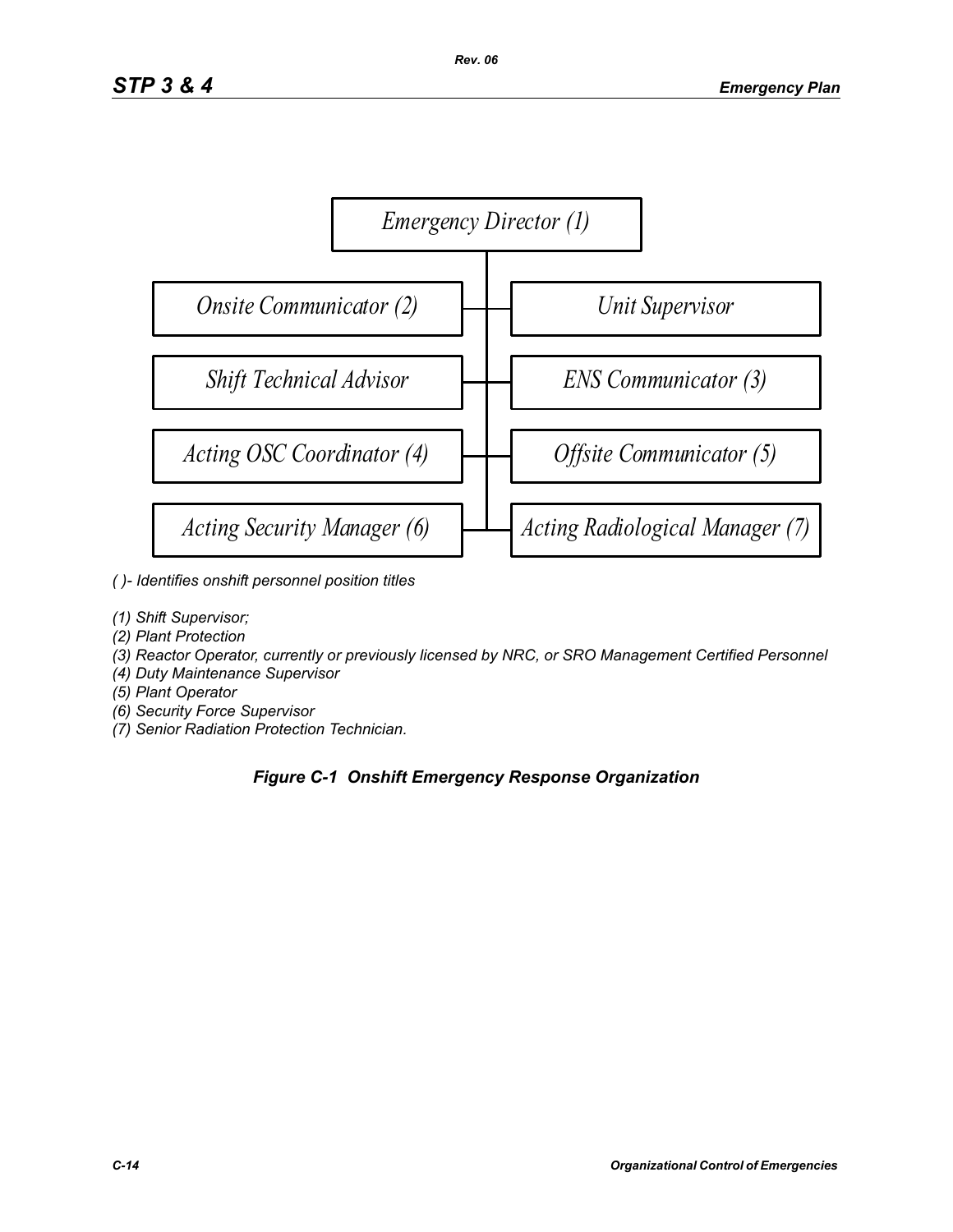

*\*Required Minimum Staffing. The Assistant TSC Manager may fill the TSC Manager position in his absence.* 

# *Figure C-2 Technical Support Center (TSC) Staffing*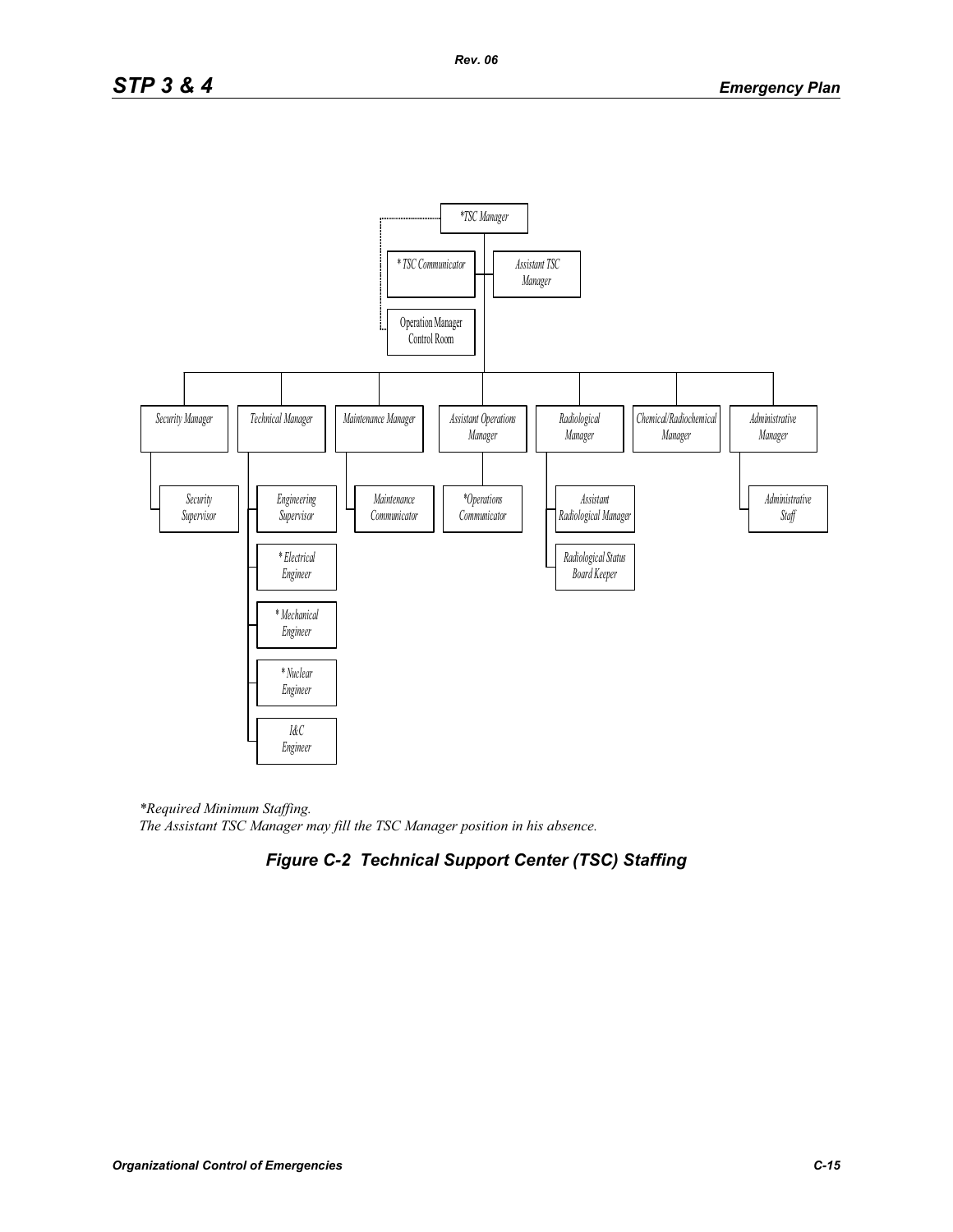

*Required Minimum Staffing: Mechanic, Electricians (2), I&C Technician, Chemistry Technician, and Radiation Protection Technicians (7)* 

# *Figure C-3 Operations Support Center (OSC) Staffing*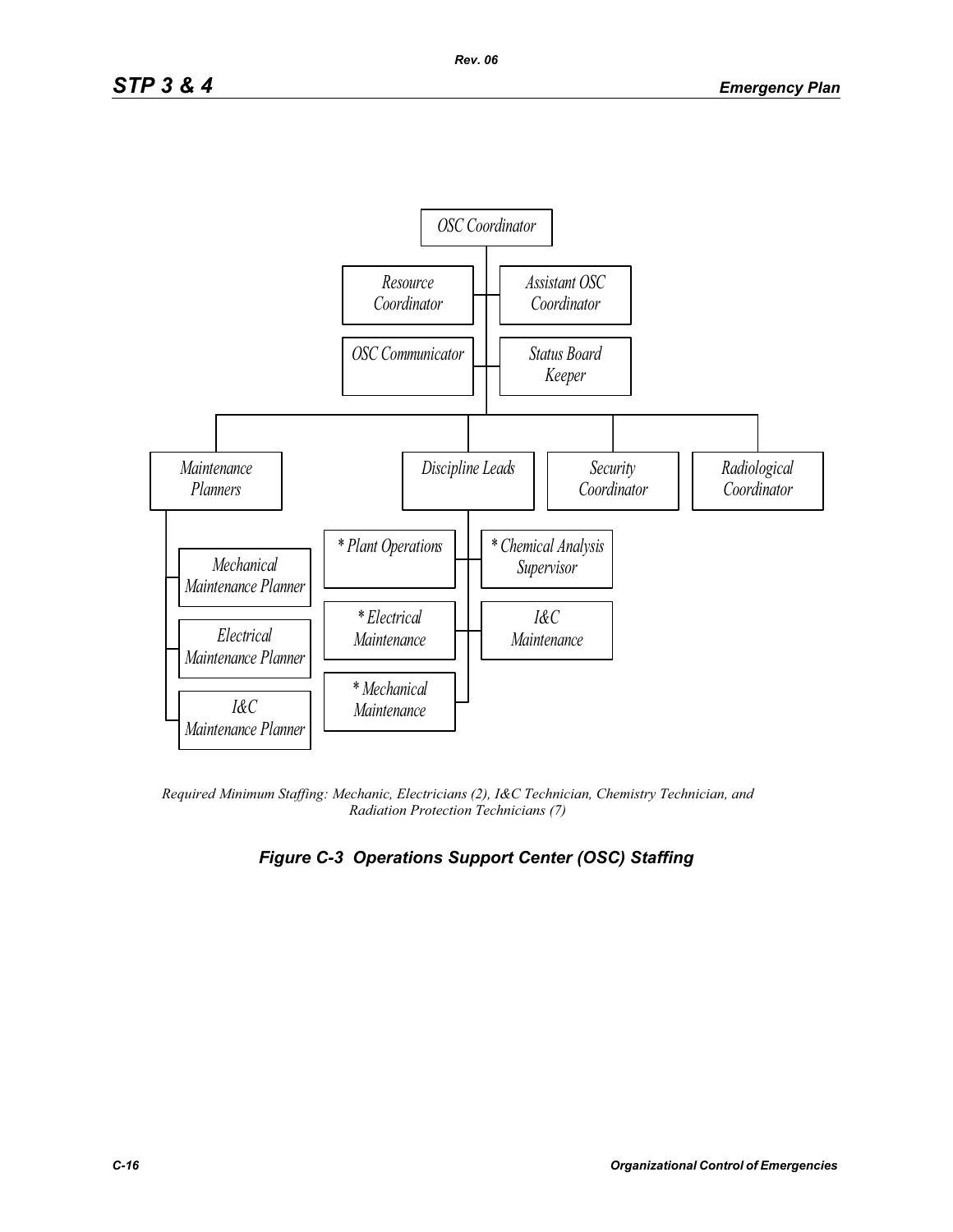# *STP 3 & 4 Emergency Plan*



*\*Required Minimum Staffing*

# *Figure C-4 Emergency Operations Facility (EOF) Staffing*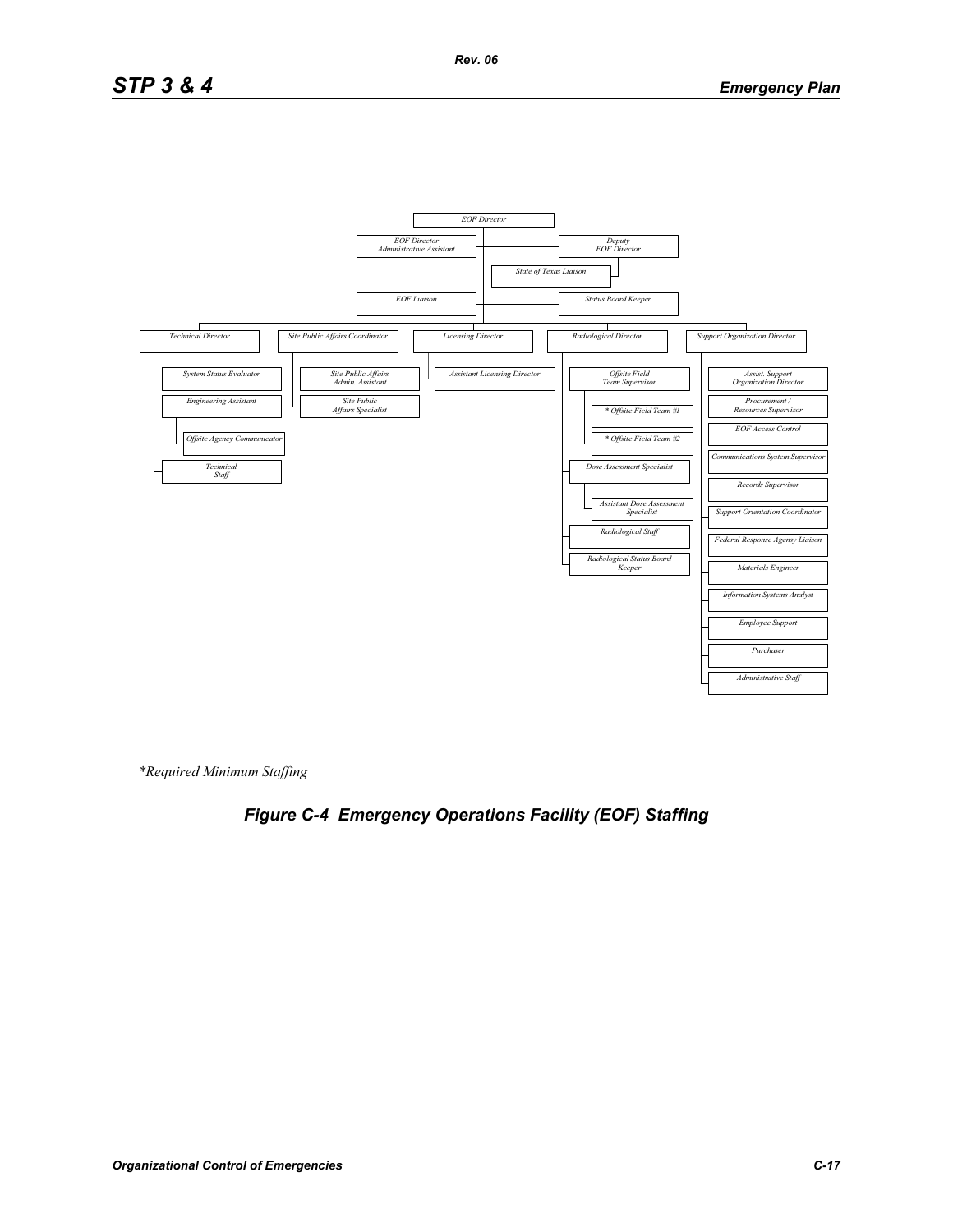

*\* Required Minimum Staffing*

*\*\* Supplied by Local Law Enforcement* 

### *Figure C-5 Joint Information Center (JIC) Staffing*